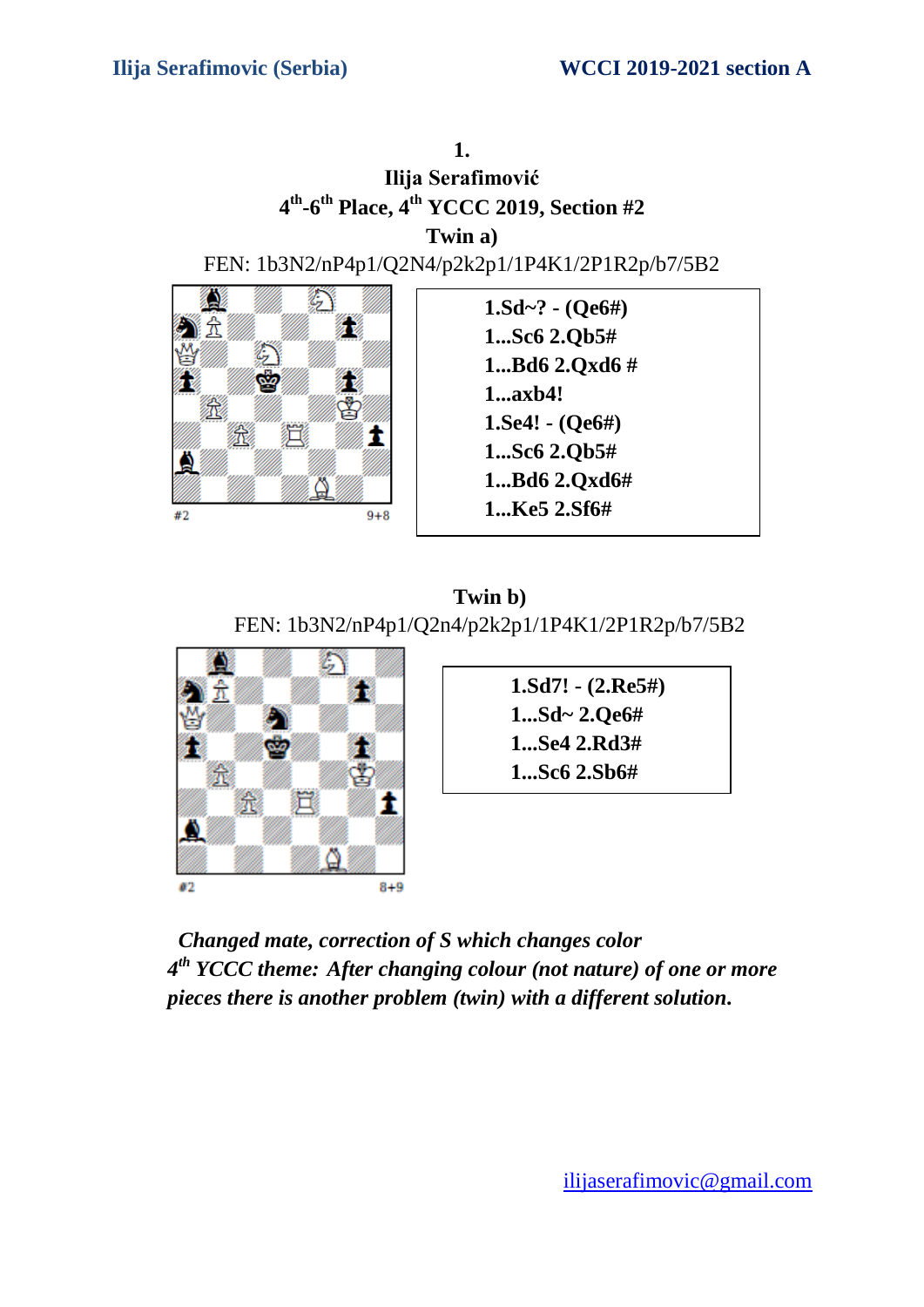#### **2.**

# **Ilija Serafimović (Serbia) 2 nd HM, Московский конкурс 2019**





*2x4 changed mates between try and solution*

[ilijaserafimovic@gmail.com](mailto:ilijaserafimovic@gmail.com)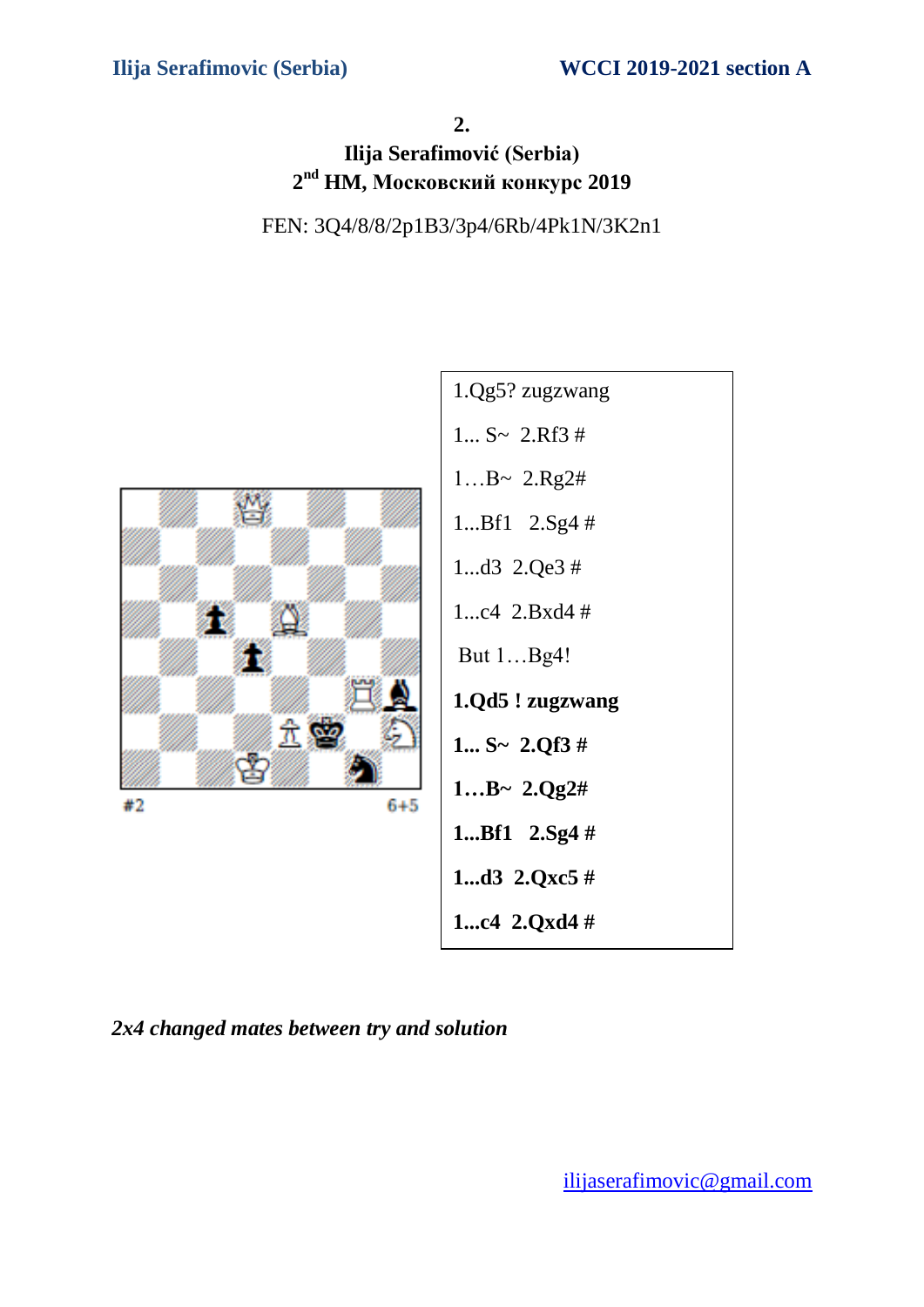# **3. Ilija Serafimović (Serbia) 2 nd Place, 5 th YCCC 2021, Section #2**

### FEN: B6b/4P2K/3Q2p1/1qp2k2/1PR1NPpn/r7/2N5/B6b



*1.Sf6 has multiple functions-closing lines for Bh8 and Qd6, opening lines for Rc4 and Bh1, and unblocking square for Ba8.*

*2x2 changed mates between try and solution.*

*5 th YCCC theme: Mate in 2 moves, with all four Bishops in the corners of the board in the initial position (in any of possible combinations).*